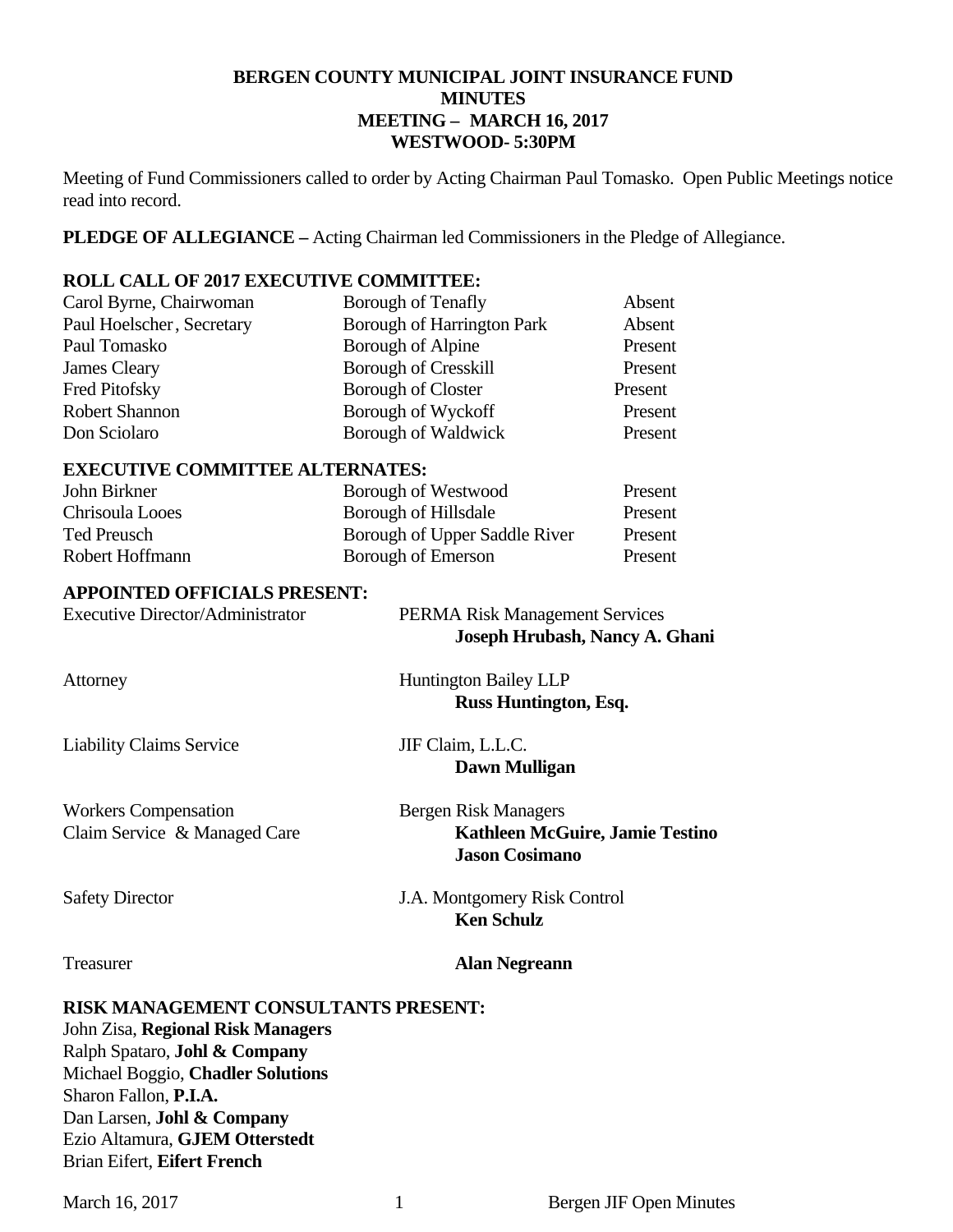Dominick Cinelli, **Brown & Brown** Gerard Quinn, **Conklin and Kraft Agency**  Arthur Caughlan**, Nelson-Patterson** Debra Ginetto, **Burton Agency**  Art Caughlan, **Nelson-Patterson Agency**  Steve Puntasecca, **The Heidt Agency** 

#### **MINUTES:** Open and Closed Minutes of February 16, 2017.

#### **MOTION TO APPROVE OPEN MINUTES OF FEBRUARY 16, 2017:**

**Moved: Commissioner Sciolaro**  Second: Commissioner Pitofsky Roll Call Vote: 9 Ayes – 0 Nays

#### **MOTION TO APPROVE CLOSED MINUTES OF FEBRUARY 16, 2017:**

**Moved: Commissioner Hoffmann**  Second: Commissioner Cleary Roll Call Vote: 9 Ayes – 0 Nays

#### **CORRESPONDENCE:**

NONE

#### **RESOLUTION - EXECUTIVE SESSION FOR CERTAIN SPECIFIED PURPOSES PERSONNEL - SAFETY AND PROPERTY OF PUBLIC- LITIGATION**

**All Persons must vacate the room for this portion of the meeting unless they Fall into one of the following categories: Fund Commissioner Executive Committee Member Risk Manager Fund Professional All persons present must have a signed confidentiality on file. Blank Confidentiality statements are available from the Secretary.** 

#### **MOTION TO RE-OPEN:**

Vote: Unanimous

Motion: Commissioner Cleary Second: Commissioner Sciolaro

#### **MOTION TO ACCEPT AND APPROVE THE PARS AS PRESENTED IN EXECUTIVE SESSION:**

| Motion:                | <b>Commissioner Pitofsky</b> |
|------------------------|------------------------------|
| Second:                | <b>Commissioner Sciolaro</b> |
| <b>Roll Call Vote:</b> | 9 Ayes - 0 Nays              |

#### **COMMITTEE REPORTS:**

**SAFETY COMMITTEE: CAROL BYRNE, CHAIR:** Included in the agenda were the minutes from the February meeting for information. Safety Consultant said the Annual Safety Breakfast was held on Tuesday March 7, 2017 at Season's. Safety Consultant said the Breakfast was well attended and the program received positive feedback.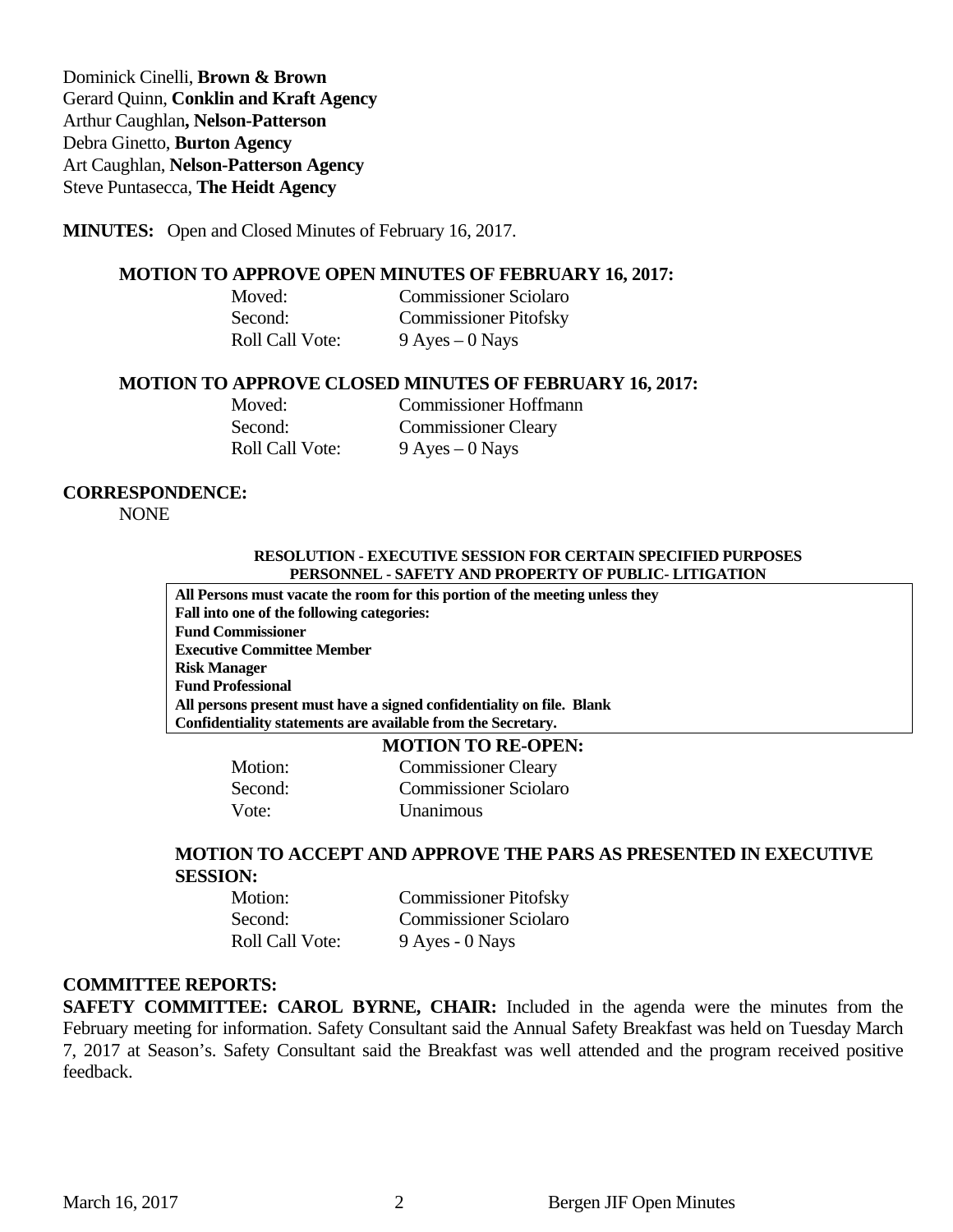#### **EXECUTIVE DIRECTOR:**

**DUE DILIGENCE REPORTS:** Monthly reports submitted to the Executive Committee including monthly Financial Fast Track, Loss Ratio, Lost Time Accident Frequency, Investment Summary and Rate Comparison, Expected Loss Ratio by Town Report and the Claim Activity Report.

Executive Director said the Financial Fast Track as of January 31, 2017 would be available in the next agenda; the accounting department is currently working with the fund's auditors to provide required information as part of the annual audit. Executive Director reviewed the Lost Time Accident Frequency as of January 31, 2017 and said the fund's current rate is 0.79, which is too early to provide an indication of how the year will trend.

**RCF REPORT:** The RCF met on March 1, 2017 at Forsgate Country Club; enclosed in the agenda was a copy of Commissioner Tomasko's report on the meeting.

**EJIF REPORT:** The EJIF met on March 1, 2017 at Forsgate Country Club; enclosed in the agenda was a copy of Commissioner Tomasko's report on the meeting.

**MEL REPORT:** The MEL met on March 1, 2017 at Forsgate Country Club; enclosed in the agenda was a copy of Alternate Commissioner Tomasko's report on the meeting.

Executive Director highlighted the following items coming out of the MEL meeting:

- Financials as of December 31, 2016 the MEL's statutory surplus stands at \$21 million.
- Risk Management Information/Operating System based on an ad-hoc committee's review, the MEL awarded a contract to Origami to implement a new online underwriting database and claims database. Executive Director said the contract with Exigis, the current vendor providing the online underwriting database, will be extended through the end of the year so the 2018 renewal process is not interrupted.
- Marketing Committee formation of a new committee to identify MEL/JIF goals, which includes new membership, membership retention and rebranding.

**ASSEMBLY BILL 4234 – INVESTMENT LEGISLATION:** Enclosed in the agenda was a memorandum distributed to members urging MEL members to contact the Assembly to support legislation that will allow the Joint Insurance Funds to expand their investment opportunities. Many members already adopted Resolutions supporting this bill. The bill has passed in the Senate. The fund office is asking members to contact legislatures to urge that A4234 be posted for adoption in the Assembly.

**2017 MEL BOARD OF FUND COMMISSIONERS RETREAT:** The Board of Fund Commissioners held its annual one-day retreat on February 17, 2017 in the Princeton Forrestal Marriott. The meeting opened with a presentation from Chairman Landolfi, former Commissioner Jack Tarditi, Paul Miola, Dave Grubb and Russell Huntington on the formation of the MEL JIF in recognition of its 30 years of operations. Then, each subcommittee provided a report on its activities during 2016.

**2017 MEL & MR HIF EDUCATIONAL SEMINAR:** The 7<sup>th</sup> annual seminar is scheduled for Friday, April 21st, beginning at 9:00 AM at the National Conference Center in East Windsor, NJ. The seminar qualifies for an extensive list of Continuing Educational Credits including CFO/CMFO, Public Works, Clerks, Insurance Producers and Purchasing Agents. There is no fee for employees and insurance producers associated with MEL and MR HIF members as well as personnel who work for service companies that are engaged by MEL member JIFs and MR HIF member HIFs. Enclosed in the agenda was the enrollment form which will also be distributed by email to fund commissioners and risk managers.

**LEAGUE MAGAZINE:** Included in the agenda was the latest in the series of "Power of Collaboration" advertisements to appear in the League magazine. Each of the MEL ads highlights activities of the MEL and JIFs, as well as, people who have rendered significant service.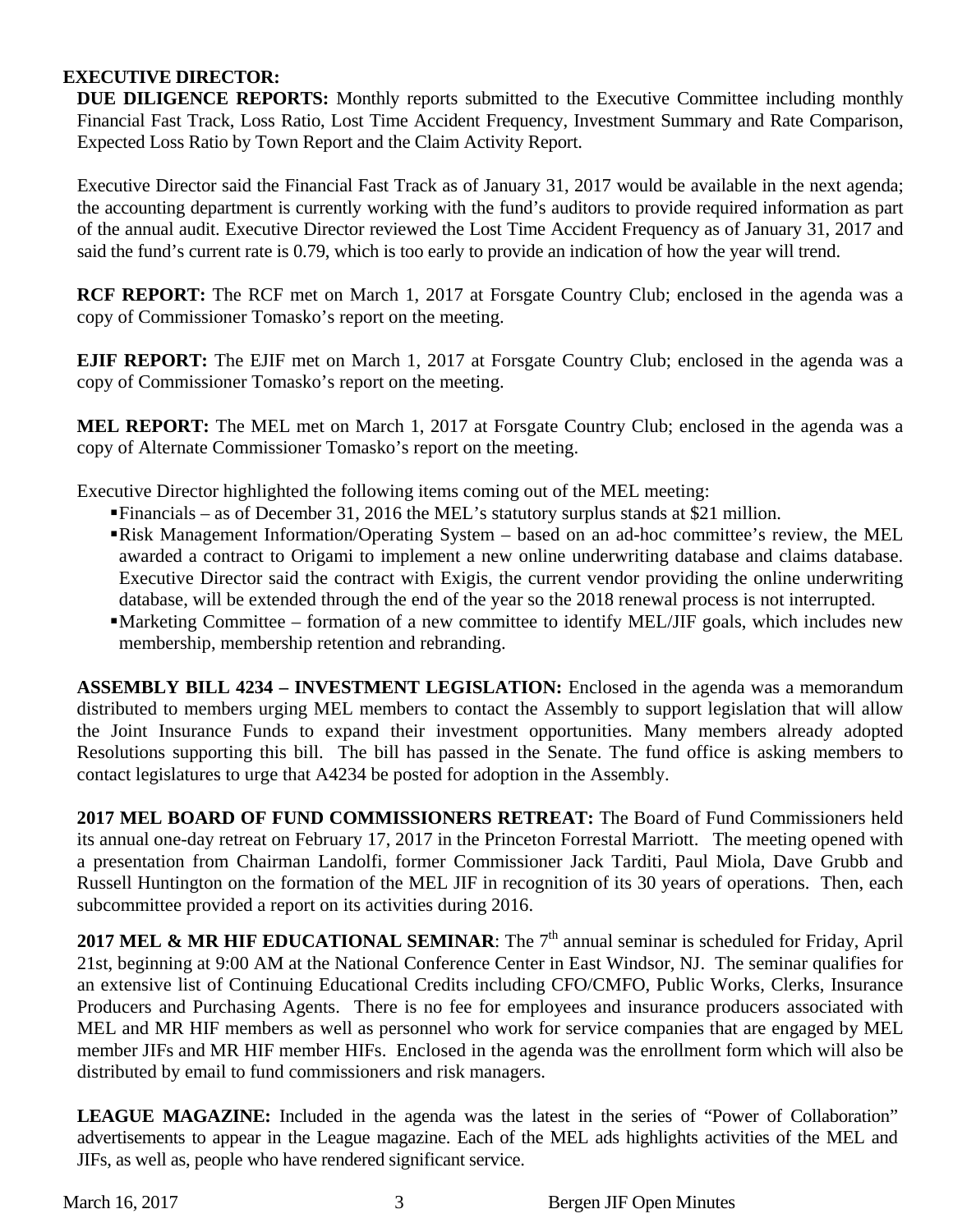This advertisement highlights the MEL Safety Institute (MSI) providing instructor-led training to nearly 400,000 individuals, and an additional 40,000 enrolled in online training, over the past 15 years.

**ELECTED OFFICIALS TRAINING:** Every year, the MEL holds training seminars for elected officials and reduces a member's assessment by \$250 for each municipal elected officials completing the course by May  $1<sup>st</sup>$ . Session currently scheduled in/around Bergen County at the respective municipal buildings are as follows:

> March 23, 2017 – 6PM Midland Park May 2, 2017 – 6PM Hillsdale

This course is also available online; enclosed in the agenda were the directions to take the class online.

**2017 PRIMA CONFERENCE:** The 2017 PRIMA Annual Conference will take place June 4-7, 2017 in Phoenix, Arizona. To review all information regarding the 2017 PRIMA Conference including registration, please visit the website www.primacentral.org. The fund office will distribute information for those fund commissioners interested in attending the conference.

#### **MOTION TO ADOPT RESOLUTION 10-17 AUTHORIZING TRAVEL AND RELATED EXPENSES FOR ATTENDANCE FUND COMMISSIONERS/MEMBERS AT THE ANNUAL RISK MANAGEMENT CONFERENCE:**

| Motion: | <b>Commissioner Birkner</b>  |
|---------|------------------------------|
| Second: | <b>Commissioner Sciolaro</b> |
| Vote:   | $9$ Ayes $-0$ Nays           |

**2017 FINANCIAL DISCLOSURES:** Commissioners should anticipate the online filing of the Financial Disclosure forms as both an MEL Commissioner, as well as, any municipal related positions that require filing. It is expected the Division of Local Government Services will distribute a notice in March and forms will need to be filed by April  $30<sup>th</sup>$ .

#### Executive Director's Report Made Part of Minutes.

#### **TREASURER:**

**REPORT:** The Treasurer Cash and investments as of February 28, 2017 were distributed for information.

#### **Approving Payments Of March 2017 Vouchers Resolution 11-17**

| <b>TOTAL 2016</b> | 5,400.00     |
|-------------------|--------------|
| <b>TOTAL 2017</b> | 220,997.13   |
| <b>TOTAL</b>      | \$226,397.13 |

#### **Confirmation Of February 2017 Claims Payments/Certification Of Claims Transfers:**

| 2013         | 16,674.07    |
|--------------|--------------|
| 2014         | 49,224.23    |
| 2015         | 67,587.60    |
| 2016         | 131,727.22   |
| 2017         | 31,773.06    |
| <b>TOTAL</b> | \$296,986.18 |

**MOTION TO APPROVE RESOLUTION 11-17 VOUCHER LIST FOR MARCH 2017 AND APPROVE CERTIFICATION OF CLAIMS/CONFIRMATION OF CLAIM PAYMENTS FOR THE MONTH OF FEBRUARY 2017:**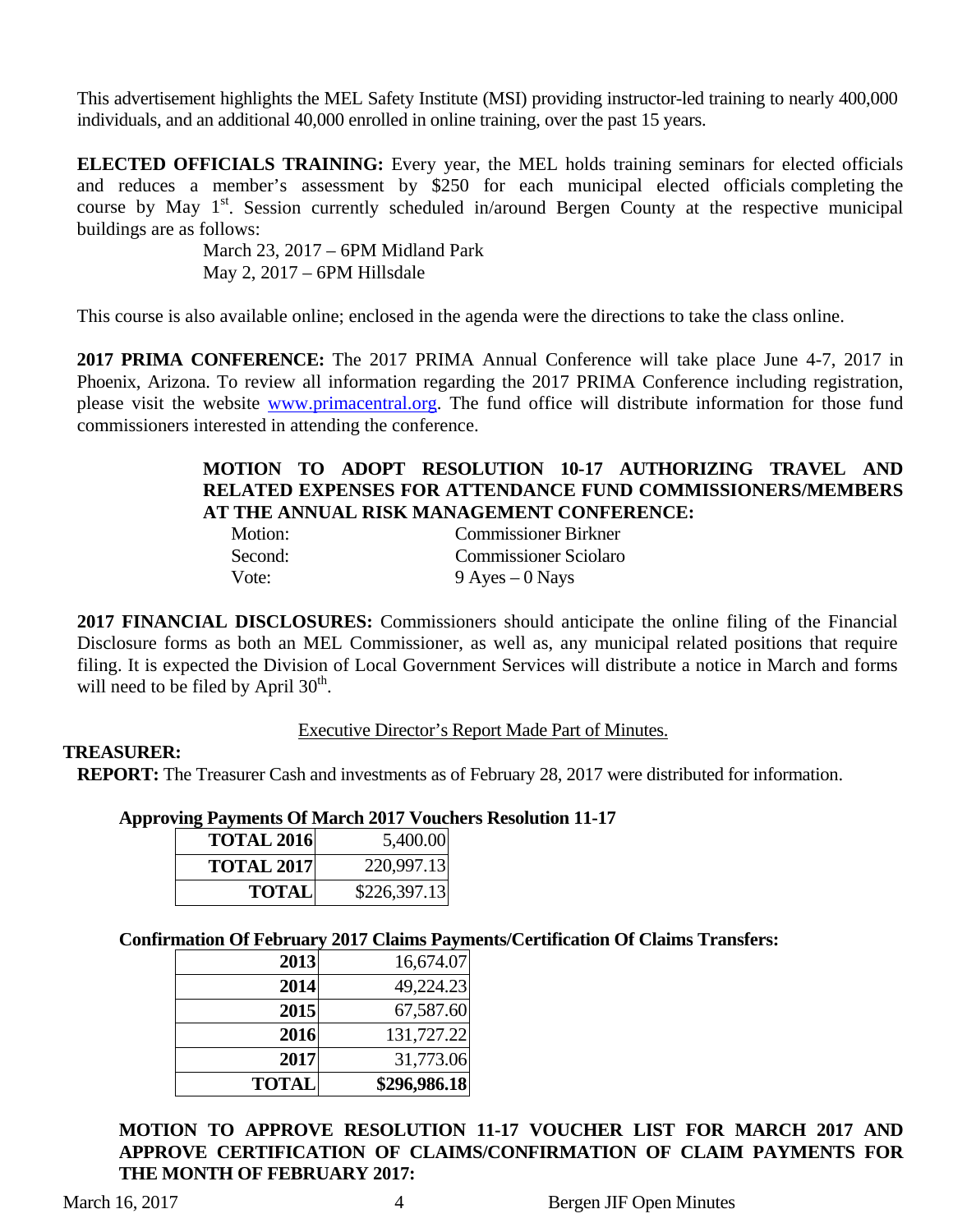| Motion: | <b>Commissioner Sciolaro</b>                     |
|---------|--------------------------------------------------|
| Second: | <b>Commissioner Pitofsky</b>                     |
| Vote:   | $9$ Ayes $-0$ Nays                               |
|         | <b>Treasurer's Reports Made Part of Minutes.</b> |

#### **FUND ATTORNEY**:

**REPORT:** Fund Attorney said at the MEL Commissioners Retreat there was a general consensus that the MEL is a trusted organization and noted there was discussion held regarding the strong partnership felt among MEL members and local JIFs. As an example, Executive Director referenced the property loss suffered by Edison where several of their DPW trucks were destroyed in a fire right before an incoming storm; Edison was able to secure loaned salt trucks through collaborative efforts.

#### **UNDERWRITING MANAGER:**

**ACTING MUNICIPAL COURT ADMINISTRATOR BULLETIN:** Included in the agenda was a coverage bulletin issued in response to a memorandum from the New Jersey Superior Court requiring each municipality to appoint a Municipal Court Administrator from another Bergen County municipality as Acting Court Administrator when there is a scheduled/unscheduled leave of absence.

**LIST OF CERTIFICATES ISSUED:** Included as part of the report was a List of Certificates issued for the period of 1/21/17 to 2/22/17.

#### **SAFETY DIRECTOR:**

**REPORT:** Safety Director's report was included in the agenda for review. Report included February activities, upcoming MSI classes in the area, a Safety Director message on Drones, a notice on online training for first responders, a bulletin and online training notice for safe patient lifting and an article noting increase in motor vehicle deaths in 2016.

Monthly Activity Report Made Part of Minutes.

#### **MANAGED CARE:**

**REPORT:** Managed Care Provider reviewed the February report, which was included in the agenda. The report indicated a saving of 61% for the month and 62% since inception.

Monthly Activity Report Part of Minutes.

#### **CLAIMS:**

**REPORT:** Included in the agenda was a report of new case law pertaining to public entities.

Monthly Activity Report Part of Minutes.

#### **OLD BUSINESS:**

NONE

#### **NEW BUSINESS:**

**CLAIMS AUDIT:** Executive Director said the annual claims audit of JIF Claims, the fund's property/general liability claims administrator, would be delayed due to the recent upgrade of the claims management system. Executive Director said JIF Claims utilizes the claims system of Qual-Lynx, which was recently upgraded to the iVos system. Executive Director said the claims audit will commence when available and be presented to the board for their review.

#### **PUBLIC COMMENT:**

NONE

#### **MOTION TO ADJOURN:**

Motioned: Commissioner Pitofsky

March 16, 2017 5 Bergen JIF Open Minutes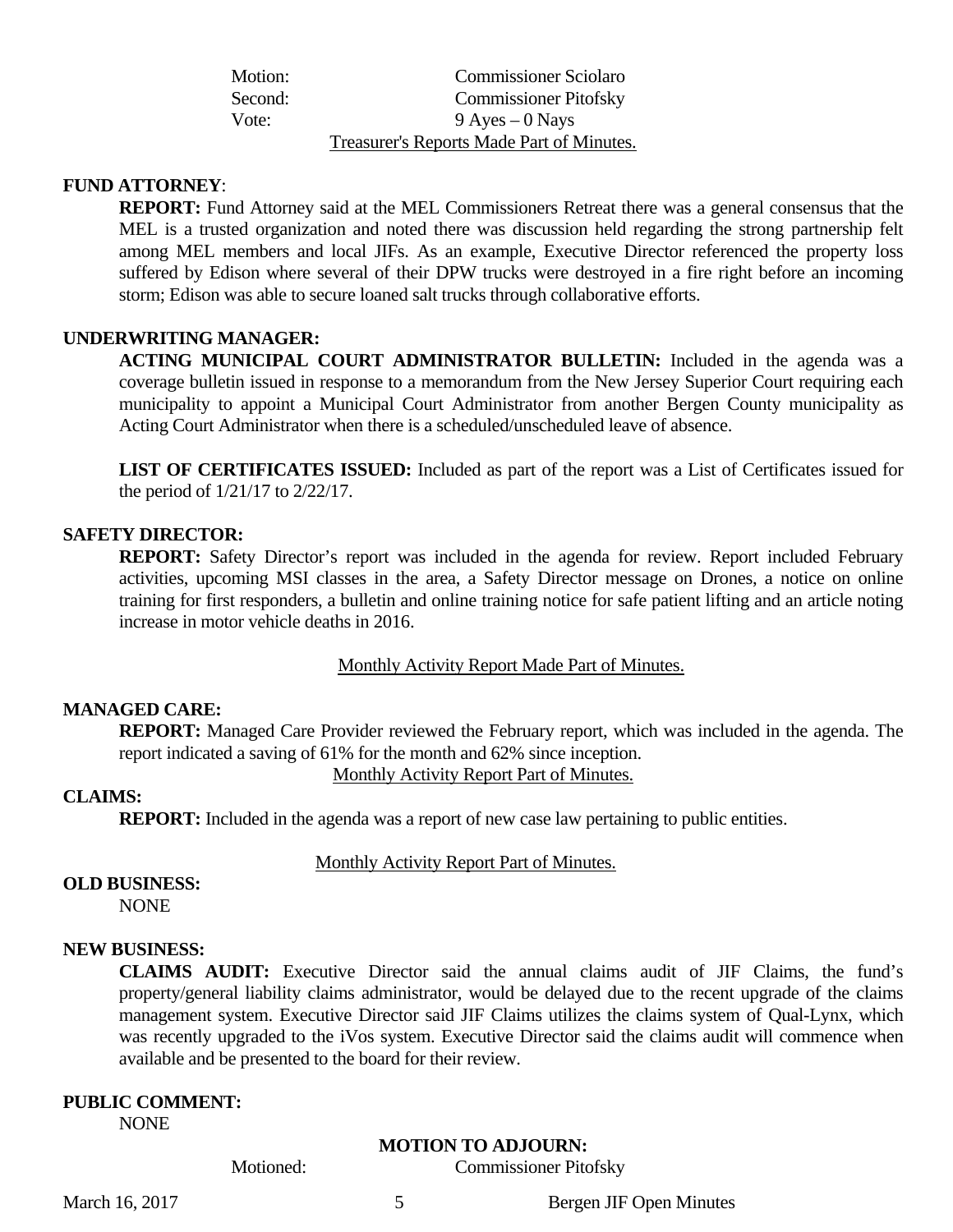Second: Commissioner Cleary<br>Vote: Unanimous **Unanimous** 

## **MEETING ADJOURNED: 6:04PM**

Nancy A. Ghani, Assisting Secretary For

# **PAUL HOELSCHER, SECRETARY**

Date Prepared: April 20, 2017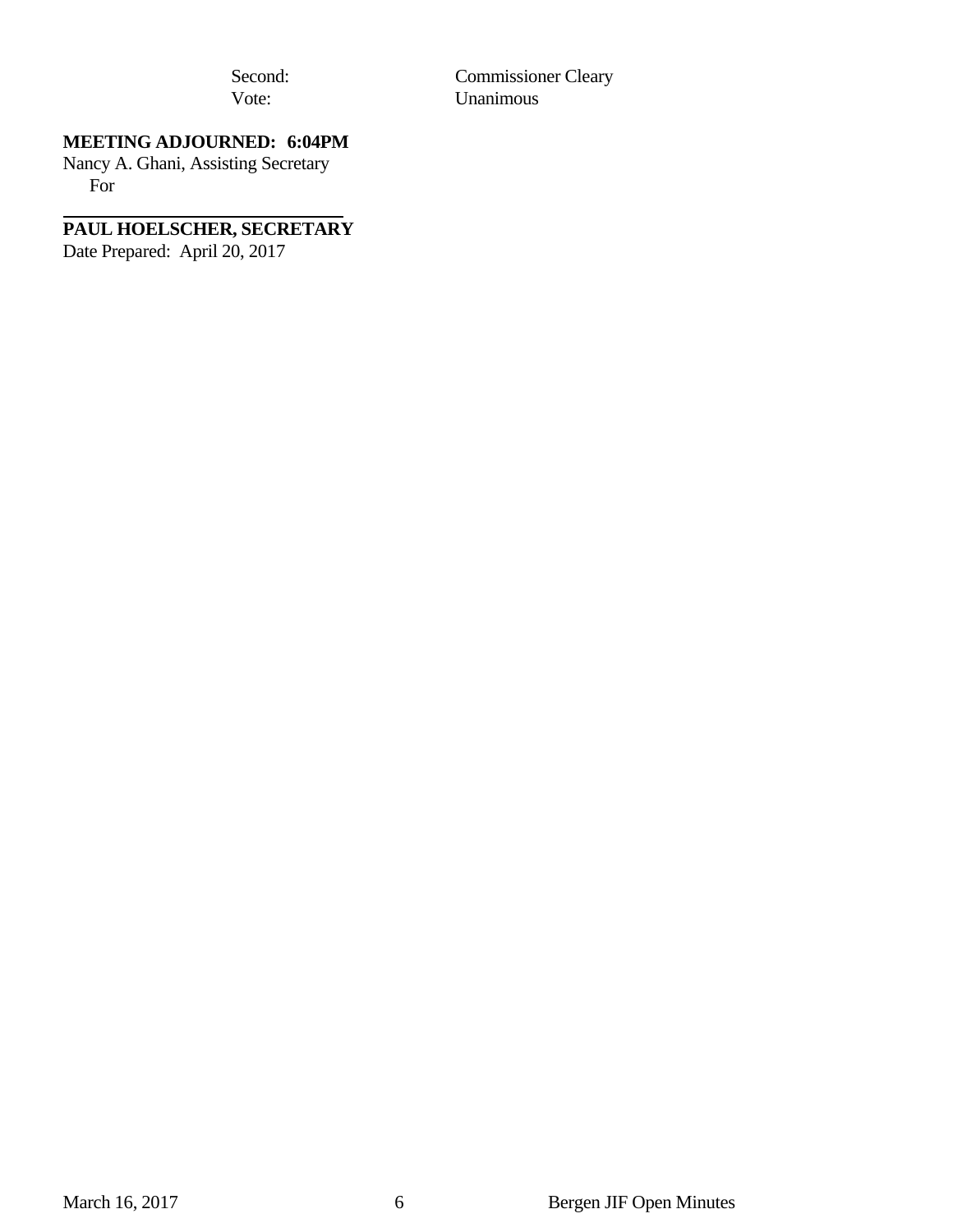#### **BERGEN COUNTY MUNICIPAL JOINT INSURANCE FUND**

#### **RESOLUTION 10-17**

### **RESOLUTION AUTHORIZING ADVANCED TRAVEL EXPENSES FOR AUTHORIZED OFFICIAL TRAVEL**

**WHEREAS**, N.J.S.A. 40a:5-16.1 permits the governing body of any local unit to authorize payment in advance toward expenses for authorized official travel; and

**WHEREAS**, certain Commissioner(s) of the Bergen County Municipal Joint Insurance Fund may need to travel to the PRIMA Conference on or about June 4-7, 2017 for the purpose of attending a seminar on public entity risk management and pooling, and;

**WHEREAS**, the Treasurer has certified that funds are available from the 2017 miscellaneous contingency budget not to exceed \$3,000 per attending commissioner, and;

**WHEREAS**, the Commissioner(s) representing the Bergen County Municipal Joint Insurance Fund will verify their expenses and any excess cash will be repaid to the Bergen County Municipal Joint Insurance Fund along with a detailed bill of items or demand, and the certification of affidavit required by N.J.S.A. 40A:5-16 which will be submitted within 10 days after the completion of the travel for which the advance was made;

**NOW THEREFORE BE IT RESOLVED**, that the Treasurer is hereby instructed to make up to \$3,000 in advance or reimbursement payment for the attending Commissioners of the Bergen County Municipal Joint Insurance Fund.

**BERGEN COUNTYMUNICIPAL JOINT INSURANCE FUND**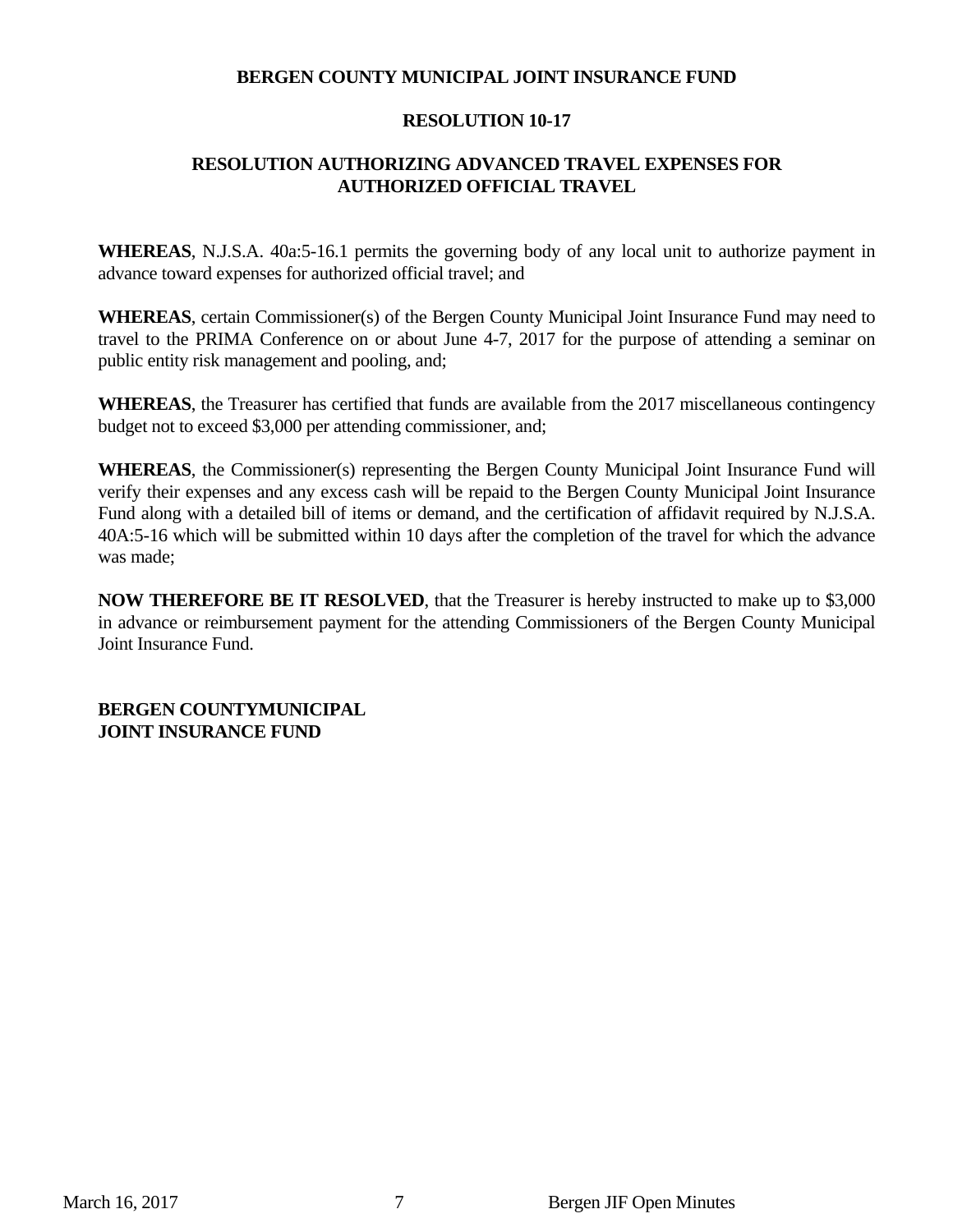# **BERGEN COUNTY MUNICIPAL JOINT INSURANCE FUND BILLS LIST**

#### **Resolution No. 11-17 MARCH 2017**

 **WHEREAS,** the Treasurer has certified that funding is available to pay the following bills:

**BE IT RESOLVED** that the Bergen County Municipal Joint Insurance Fund's Executive Board, hereby authorizes the Fund treasurer to issue warrants in payment of the following claims; and

**FURTHER**, that this authorization shall be made a permanent part of the records of the Fund.

| FUND YEAR 2016<br><b>Check Number</b>        | <b>Vendor Name</b>                                       | Comment                                                 | <b>Invoice Amount</b> |
|----------------------------------------------|----------------------------------------------------------|---------------------------------------------------------|-----------------------|
|                                              |                                                          |                                                         |                       |
| 001301                                       |                                                          |                                                         |                       |
| 001301                                       | WYCKOFF TOWNSHIP                                         | 2016 SAFETY INCENTIVE PROGRAM - PLATINUM                | 2,500.00              |
|                                              |                                                          |                                                         | 2,500.00              |
| 001302<br>001302                             | <b>HILLSDALE BOROUGH</b>                                 | 2016 SAFETY INCENTIVE PROGRAM - BRONZE                  | 1,000.00              |
|                                              |                                                          |                                                         | 1,000.00              |
| 001303                                       |                                                          |                                                         |                       |
| 001303                                       | PERMA RISK MANAGEMENT SERVICES                           | REIMBURSE PURCHASE OF 76 GIFT CARDS                     | 1,900.00              |
|                                              |                                                          |                                                         | 1,900.00              |
|                                              |                                                          | Total Payments FY 2016                                  | 5,400.00              |
| <b>FUND YEAR 2017</b><br><b>Check Number</b> | <b>Vendor Name</b>                                       | Comment                                                 | <b>Invoice Amount</b> |
|                                              |                                                          |                                                         |                       |
| 001304                                       |                                                          |                                                         |                       |
| 001304                                       | BERGEN RISK MANAGERS, INC.                               | COST CONTAINMENT SERVICES - 03/2017                     | 35,225.26             |
|                                              |                                                          |                                                         | 35,225.26             |
| 001305                                       |                                                          |                                                         |                       |
| 001305<br>001305                             | BERGEN RISK MANAGERS, INC.<br>BERGEN RISK MANAGERS, INC. | TPA FEE 03/2017<br><b>CLAIMS - FROI REPORTS 03/2017</b> | 28,614.63<br>1,445.91 |
|                                              |                                                          |                                                         | 30,060.54             |
| 001306                                       |                                                          |                                                         |                       |
| 001306                                       | JIF CLAIMS, L.L.C.                                       | GL/PROPERTY CLAIMS ADMIN - 03/2017                      | 30,497.92             |
|                                              |                                                          |                                                         | 30,497.92             |
| 001307                                       |                                                          |                                                         |                       |
| 001307                                       | J.A. MONTGOMERY RISK CONTROL                             | <b>LOSS CONTROL SERVICES - 03/2017</b>                  | 14,824.19             |
| 001308                                       |                                                          |                                                         | 14,824.19             |
| 001308                                       | PERMA RISK MANAGEMENT SERVICES                           | POSTAGE FEE 02/2017                                     | 54.40                 |
| 001308                                       | PERMA RISK MANAGEMENT SERVICES                           | <b>EXECUTIVE DIRECTOR FEE 03/2017</b>                   | 28, 243. 33           |
|                                              |                                                          |                                                         | 28,297.73             |
| 001309                                       |                                                          |                                                         |                       |
| 001309                                       | THE ACTUARIAL ADVANTAGE                                  | ACTUARIAL CONSULTING SERVICES - 03/2017                 | 4,317.00              |
|                                              |                                                          |                                                         | 4,317.00              |
| 001310<br>001310                             | HUNTINGTON BAILEY, L.L.P.                                | ATTORNEY FEE 03/2017                                    | 5,164.06              |
|                                              |                                                          |                                                         | 5,164.06              |
|                                              |                                                          |                                                         |                       |
|                                              |                                                          |                                                         |                       |
| 001311                                       |                                                          |                                                         |                       |
| 001311                                       | <b>ALAN NEGREANN</b>                                     | TREASURER FEE 02/2017                                   | 2,377.00<br>2,377.00  |
|                                              |                                                          |                                                         |                       |